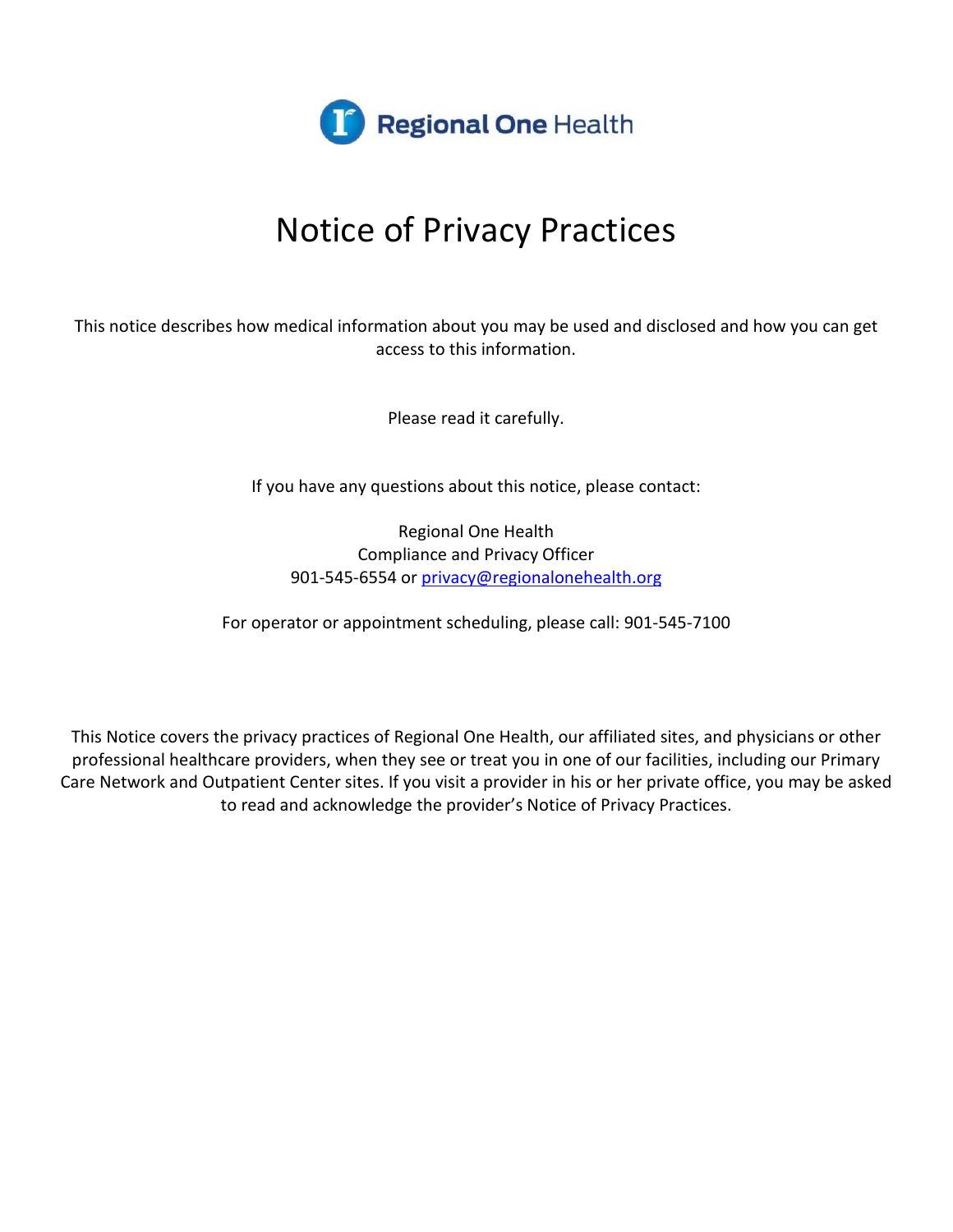### Summary

| <b>Topic</b>                                                             | Page    |
|--------------------------------------------------------------------------|---------|
|                                                                          |         |
| Introduction:<br>А.                                                      | 3       |
| 1. Our Responsibilities                                                  | 3       |
| Disclosure and Use of Your Protected Health Information (PHI):<br>В.     | 3       |
| 1. Healthcare Treatment                                                  | 3       |
| 2. Payment of Services                                                   | 4       |
| <b>Healthcare Operations</b><br>3.                                       | 4       |
| <b>Other Circumstances</b><br>4.                                         | $4 - 5$ |
| <b>Patient Contact</b><br>5.                                             | 5       |
| Treatment, Services, Products, or Healthcare Providers Information<br>6. | 5       |
| 7. Fundraising Activities                                                | 5       |
| 8. Patient Objections to Uses and Disclosures                            | $5 - 6$ |
| <b>Rights Regarding Your PHI:</b><br>C.                                  | 6       |
| <b>Request Restrictions</b><br>1.                                        | 6       |
| <b>Request Copies</b><br>2.                                              | 6       |
| <b>Request Changes</b><br>3.                                             | $6 - 7$ |
| <b>Request Disclosure Listings</b><br>4.                                 | 7       |
| <b>Breaches Notification</b><br>5.                                       | 7       |
| <b>Confidential Communications</b><br>6.                                 | 7       |
| 7. Copy of Notice                                                        | 7       |
| D. Filing Complaints about our Privacy Practices                         | 8       |
| <b>Effective Dates</b><br>F.                                             | 8       |
| <b>Important Addresses and Phone Numbers</b><br>F.                       | 8       |

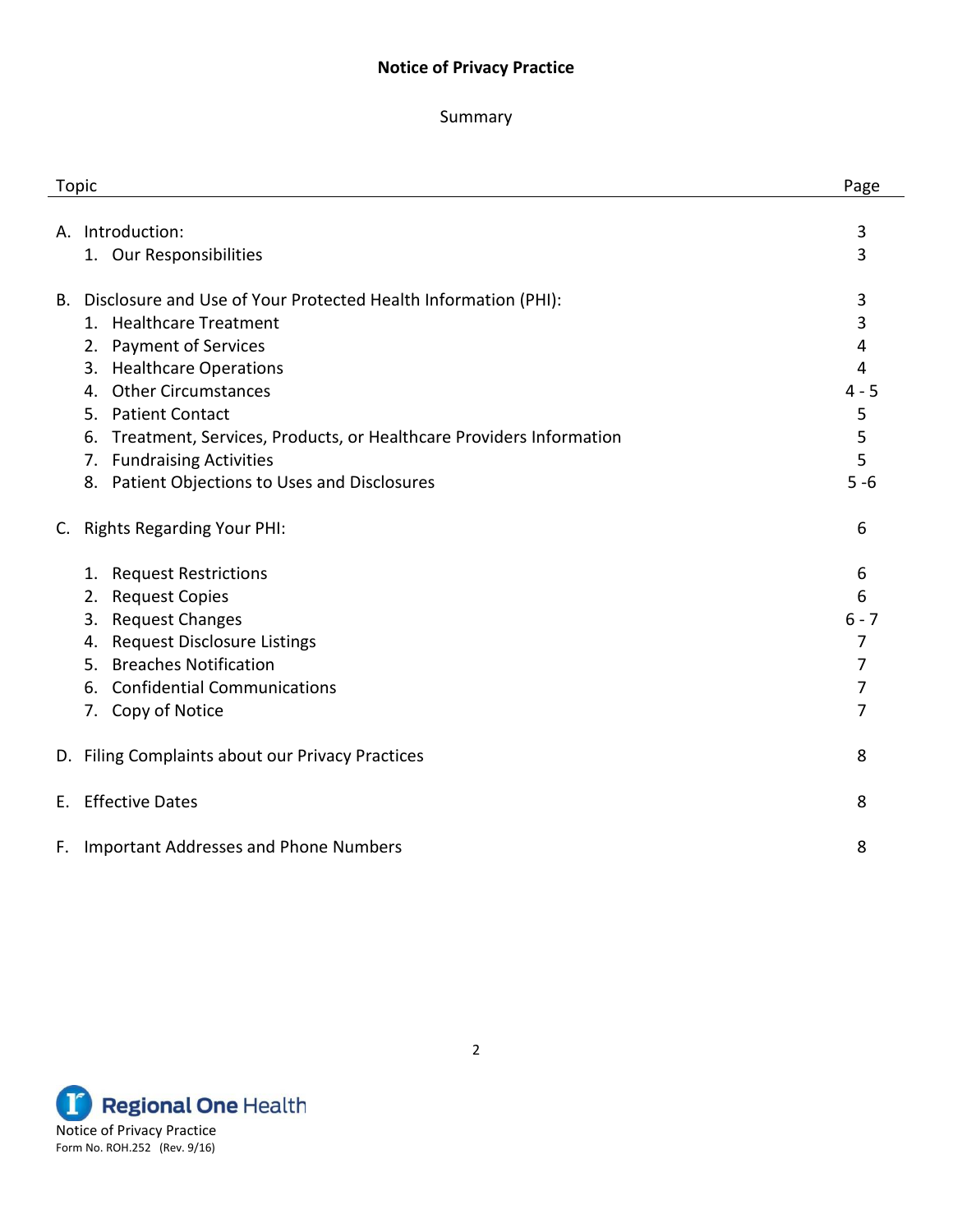## **A. Introduction**

At Regional One Health our greatest concerns are your health and privacy. We are committed to using and disclosing your health information responsibly. This Notice of Privacy Practices describes how Regional One Health may collect, use, and disclose information, along with your patient rights regarding your protected health information.

Protected health information, or "PHI", is information about you, including demographic information, that can reasonably be used to identify you and which relates to your past, present, or future physical or mental health or condition, the provision of healthcare to your or the payment for that care. For purposes of this notice, PHI means any information, whether verbal, paper, or electronic, created or received by Regional One Health relating to your health, or the provision or payment for your healthcare.

## **1. Our Responsibilities:**

In addition to the responsibilities set forth in this Notice, we are required by law to:

- Maintain the privacy and security of your PHI;
- Provide you with notification if we discover a breach of unsecured PHI unless there is a demonstration, based on a risk assessment, that there is a low probability that the PHI has been compromised.
- Obtain your written authorization before we use or disclose your psychotherapy notes, except for: use by the originator of the psychotherapy notes for treatment; or use or disclosure by Regional One Health to defend itself in a legal action or other proceeding brought by the individual;
- Provide you with a notice as to our legal duties and privacy practices with respect to PHI we maintain about you;
- Ensure all healthcare professionals, employees, students, and other healthcare personnel abide by the terms of the Regional One Health Notice of Privacy Practices currently in effect.

We reserve the right to change our practices and to make changes effective for all PHI we maintain, including information created or received before the change. Should our privacy practices change, we are not required to notify you, but we may post the revised notice at each facility, and you may request copies of the revised notice in person at Regional One Health or website: [www.regionalonehealth.org](http://www.regionalonehealth.org/)

# **B. We May Use and Disclose Your PHI Without Your Authorization in the Following Circumstances:**

Generally, we may not use or disclose your PHI without your written authorization. However, in certain circumstances, we are permitted to use your PHI without authorization. This Notice describes different ways that we may use and disclose your PHI without your written authorization. Not every use or disclosure in a category will be listed. However, all of the ways we are permitted to use and disclose your PHI without your written authorization should fall within one of these categories.

# **1. Healthcare Treatment**

Your PHI may be used and disclosed to provide or manage your healthcare and related services. This may include communicating with other healthcare providers, including physicians, nurses, and technicians or other medical personnel about treatment, as well as coordinating and managing your healthcare with others. We may use and disclose PHI when you need a prescription, lab work, an x-ray, or other healthcare services. In addition, we may disclose PHI about you when referring you to another healthcare provider.

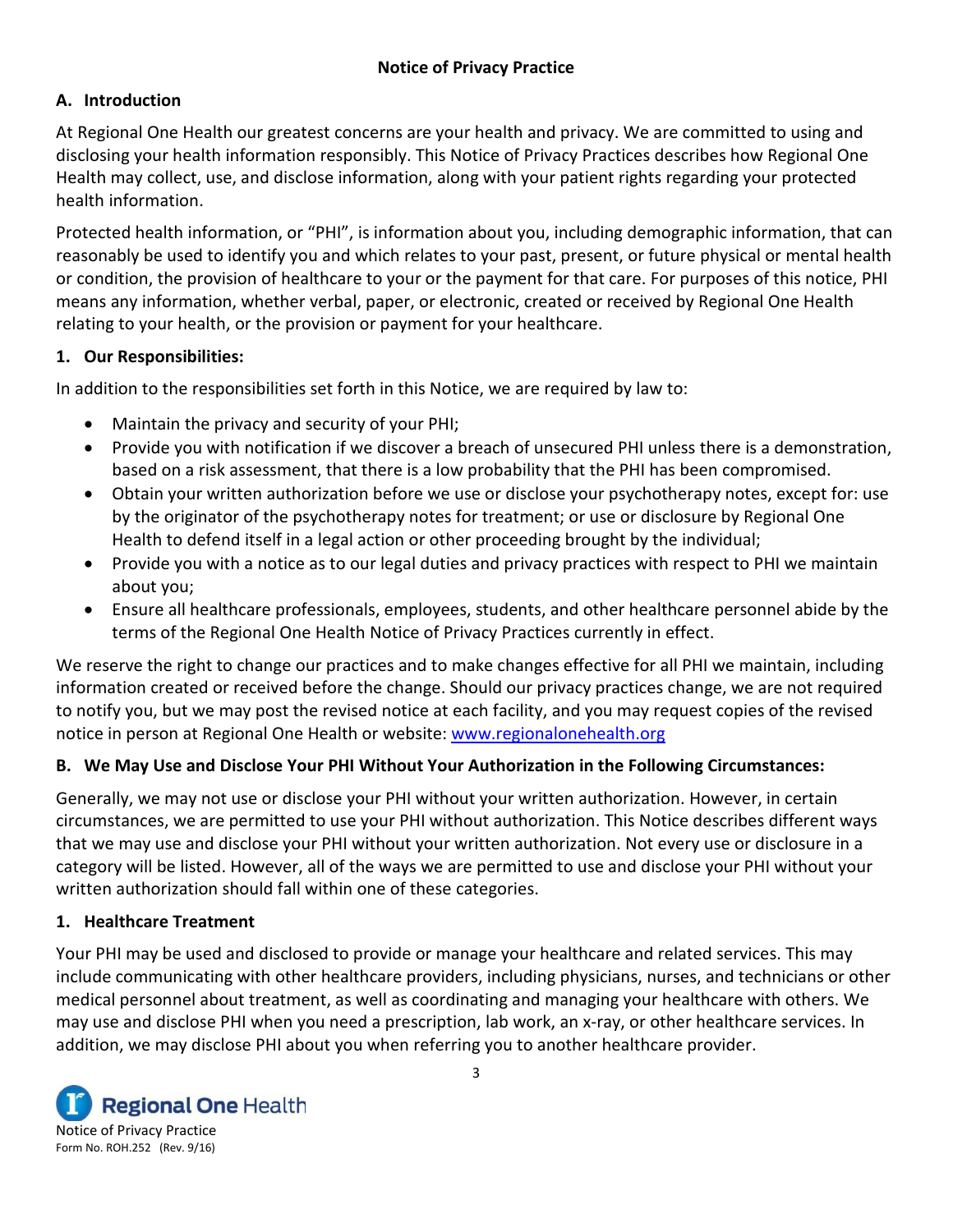# **2. Payment of Services**

Your PHI may be used and disclosed so the treatment and services you receive may be billed and payment may be collected from you, an insurance company, or a third party. For example, we may need to give information to your insurance carrier about surgery you received so your health plan will pay us in accordance with your benefits. We may also tell your insurance carrier about an outpatient treatment to obtain prior approval or to determine whether your plan will cover the treatment. We may need to share your demographic information with another provider who also rendered care to you so that they can bill for their services.

# **3. Healthcare Operations**

Your PHI may be used and disclosed in performing business activities, which we call "healthcare operations". These healthcare operations allow us to improve the quality of care we provide and reduce healthcare costs. The following are examples:

- To review and improve the quality, efficiency, and cost of care provided to you and other patients;
- To improve healthcare and lower costs for people who have similar health problems to help manage and coordinate their care. We may use PHI to identify groups of people with similar health problems to give them information about treatment alternatives, classes, or new procedures;
- To provide training programs for students, trainees, healthcare providers, or non-health professionals;
- To cooperate with outside organizations that assesses the quality of the care provided. Such organizations might include government agencies, licensing boards, or accrediting bodies;
- To assist individuals reviewing our healthcare operations. For example, your PHI may be viewed by doctors reviewing the services provided to you, as well as accountants, lawyers, and others who assist us in complying with applicable laws;
- To plan for the organization's future operations and fundraising to benefit our organization;
- To conduct business management and general administrative activities related to services we provide;
- To review activities and the use or disclosure of PHI in the event the organization is sold or control of our business and/or property is given to someone else.

# **4. Other Circumstances Without Your Authorization**

In some cases, we may disclose your PHI for circumstances in which you do not have to consent, give authorization, or otherwise have an opportunity to agree or object. The following are ways we may be required to disclose your PHI without authorization. If you request a list of your PHI disclosures, most of these disclosures will be reported to you.

- Disclosures required by federal, state, or local law or other judicial or administrative proceedings;
- Disclosures necessary for public health activities;
- Disclosures related to victims of abuse, neglect, or domestic violence;
- Disclosures for health oversight activities;
- Disclosures for law enforcement purposes;
- Disclosures for non-regulatory tracking and statistical analysis of the incidence of certain diseases or conditions;

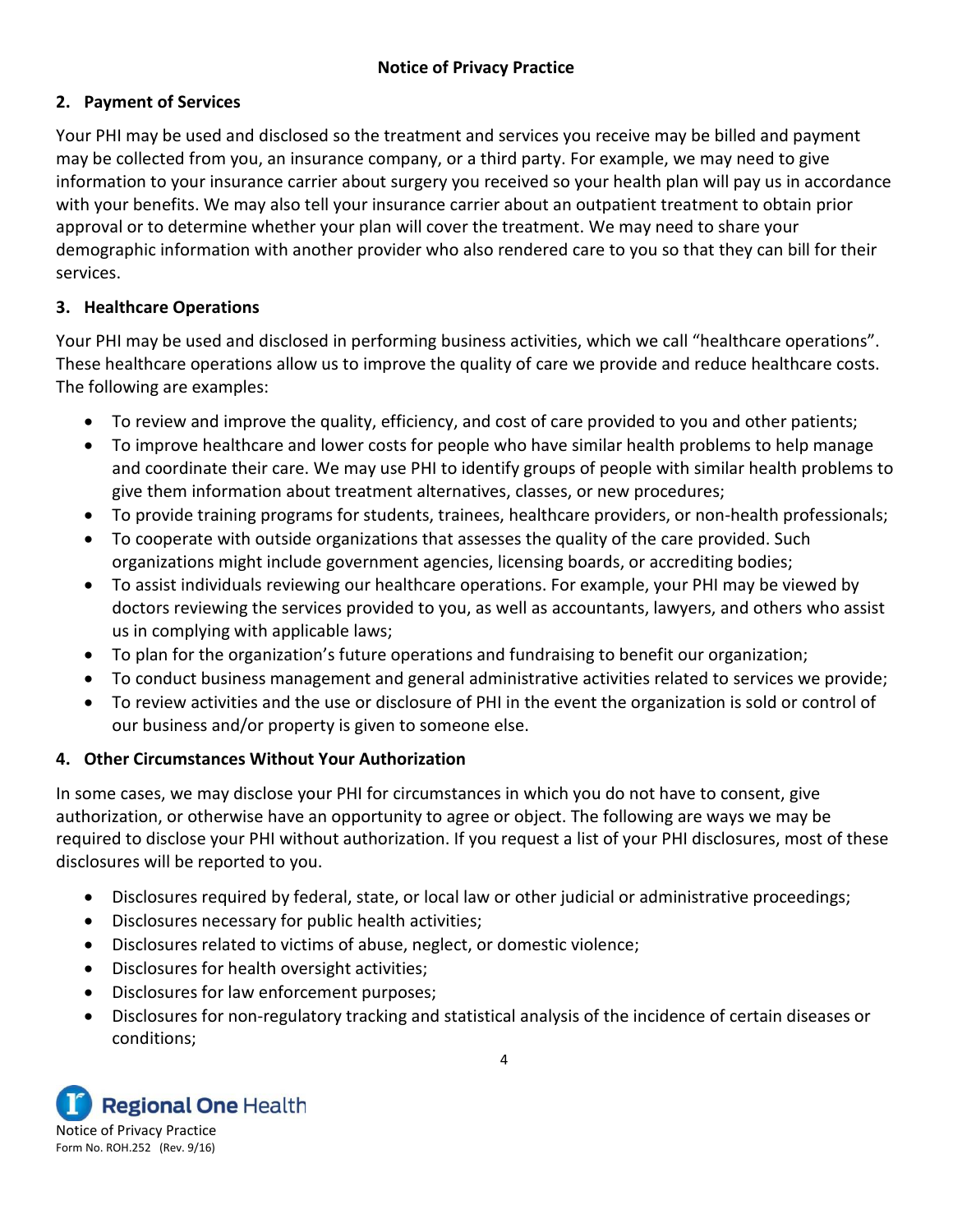## **4. Other Circumstances Without Your Authorization (Continued)**

- Disclosures related to decedents. We may disclose PHI to a coroner, medical examiner, or funeral director, for example, to identify the deceased or to determine cause of death;
- Disclosures to organizations involved in organ, eye, or tissue transplant or donation banks;
- Under certain circumstances, disclosure of limited PHI about your for medical research purposes;
- Disclosures to prevent a serious threat to health or safety;
- Disclosures related to specialized government functions. For example, we may disclose your PHI if it relates to military and veterans' activities, national security and intelligence activities, protective services for the President, and medical suitability or determinations of the Department of State;
- Disclosures related to correctional institutions and in other law enforcement custodial situations;
- Disclosures related to Workers Compensation claims.

#### **5. Patient Contacts**

Your PHI may be used to contact you to provide a reminder about an appointment you have for treatment or medical care.

## **6. Treatment, Services, Products, or Healthcare Provider Information**

Your PHI may be used and/or disclosed to manage or coordinate your healthcare. This may include telling you about treatments, services, products, and/or other healthcare providers.

## **7. Fundraising Activities**

Your demographic information may be shared with the Regional One Health Foundation to contact you to raise money for the hospital and its operations. We would only release contact information and the dates you received treatment or services at the hospital. If you do not want to be contacted in this way, you may submit a request in writing to the Privacy Officer.

#### **8. Patient Objections**

Unless you object, we may use or disclose your PHI in the following circumstances:

- If you are an inpatient, we may share your name, room and telephone numbers, and condition in our patient listing with people who ask for you by name. We may also share your religious affiliation with clergy;
- We may share with a family member, relative, or other person identified by you, PHI that is directly related to that person's involvement in your care or payment for your care. We may share with a family member or other person responsible for your care PHI necessary to notify them of your location, general condition, or death;

If you object to our use or disclosure of PHI in any of the circumstances listed above, please notify your caregiver, a Patient Advocate, or our Privacy Officer.

# **Any Other Use or Disclosure of Your PHI Requires Your Written Authorization**

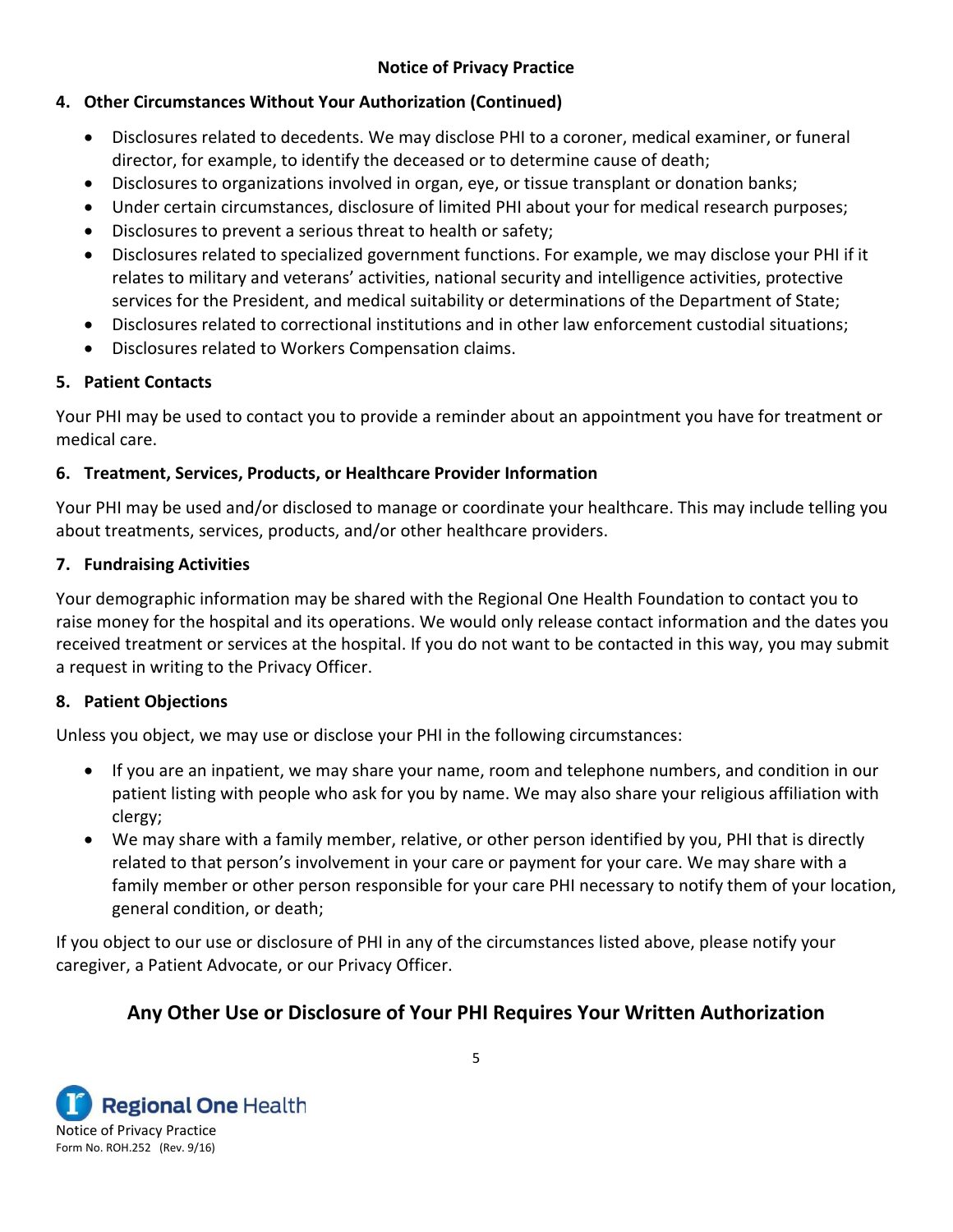Other uses and disclosures of medical information not covered by this notice or by the laws that apply to us will be made only with your written permission. If you provide us permission to use or disclose medical information about you, you may revoke that permission in writing at any time. If you revoke you permission, we will no longer use or disclose medical information about you for the reasons covered by your written authorization. You understand that we are unable to take back any disclosures already made with your permission, and that we are required to retain our records of the care that we provided to you.

## **C. You Have Several Rights Regarding Your PHI:**

# **1. To Request Restrictions on the Use and Disclosure of Your PHI**

You have the right to request that we restrict specific uses and disclosures of your PHI. We are not required to agree to your requested restrictions; however, if we agree to your request, in certain situations, your restrictions may not be followed. These situations include emergency treatment, disclosures to the Secretary of the Department of Health and Human Services, and uses and disclosures described in Section B, Paragraph 4 of this Notice.

If you pay for services you received at Regional One Health out of pocket and in full, you can request that we not disclose information about that service to your insurance company.

You may request a restriction during your visit by contacting our Patient Advocate, who is available to all patients. Others may contact our Privacy Officer.

# **2. To See and Request a Copy of Your PHI**

You have the right to see and request to receive a copy of your health information contained in clinical, billing, and other records used to make decisions about you. Your request must be in writing and we may charge you related fees. We can substitute a summary or explanation of your health record, if you agree in advance to the form and costs of the summary explanation. There are certain situations in which we are not required to comply with your request. Under these circumstances, we will respond to you in writing, stating why we will not grant your request and describing any rights you may have to request a review of our denial. To request to see and receive a copy of your health information, contact the Health Information Management Department at 901-545-7581.

## **3. To Request Changes or Corrections of Your PHI**

You have the right to request we make changes or corrections to clinical, billing, or other records used to make decisions about you. Your request must be in writing and must explain your reason(s) for the change or correction. We may deny your request if:

- The information was not created by us (unless you prove the creator of the information is no longer available to amend the record);
- The information is not part of the records used to make decisions about you;
- We believe the information we have is correct and complete.

If we deny the request, we will tell you in writing the reason(s) for the denial and describe your rights to give us a written statement disagreeing with the denial. If we accept your request to amend the information, we

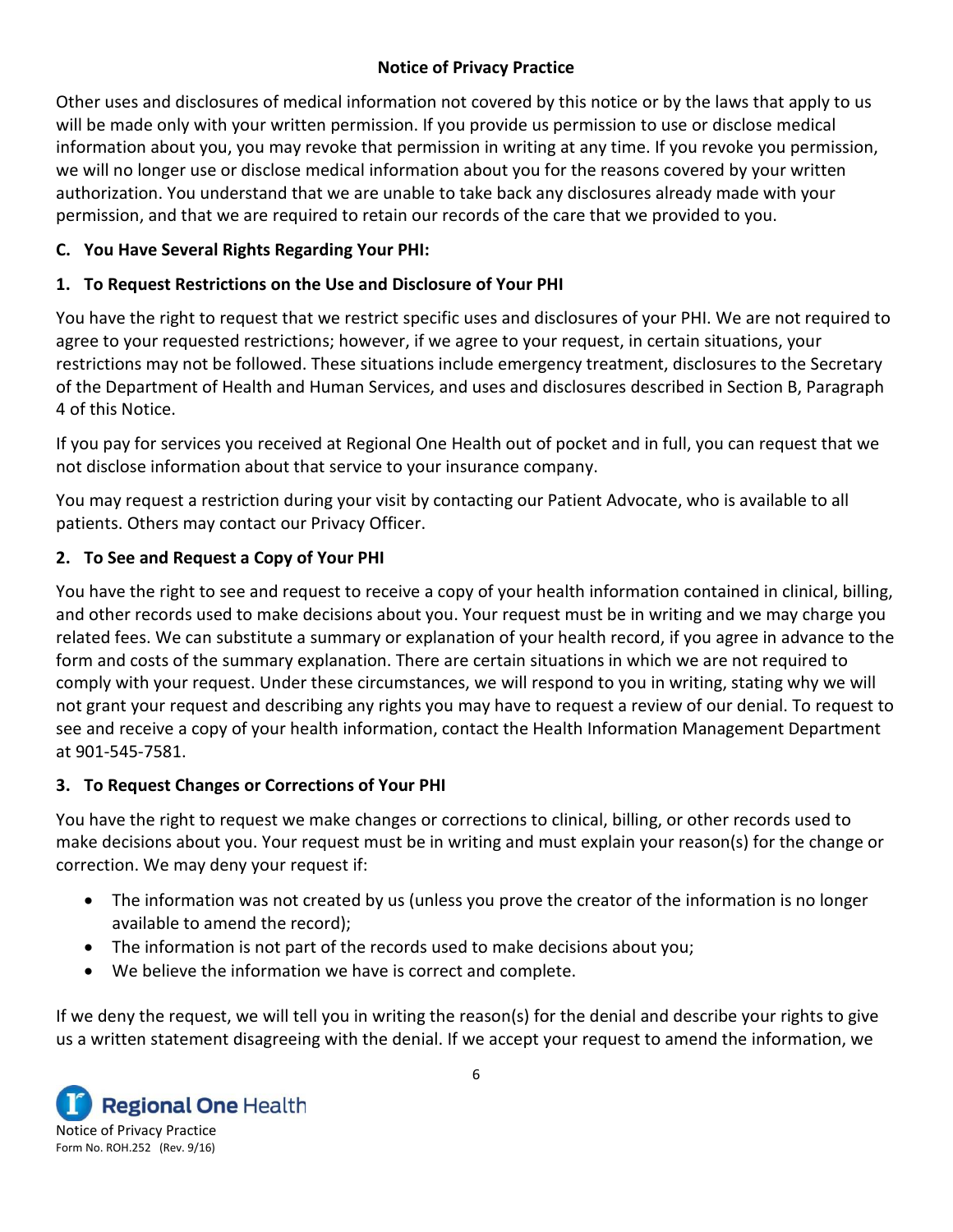will attach the corrected information, identified as an amendment, to the record, along with the original information. We will make reasonable efforts to inform others of the amendment, including people you name who have received your PHI and need the amendment. To request an amendment, contact the Health Information Management Department at 901-545-7581.

# **4. To Request a Listing of PHI Disclosures that Have Been Made**

If you make a request in writing, you may receive a written list of certain disclosures of your PHI. You may ask for disclosures made up to 6 years before your request (not including disclosures made prior to April 14, 2003). We are required to provide a listing of all disclosures except the following:

- For your treatment;
- For billing and collection of payment for your treatment;
- For our healthcare operations;
- Made to or requested by you or that you authorized;
- Occurring as a by-product of permitted uses and disclosures;
- Made to individuals involved in your care, for directory or notification purposes, or for other purposes described;
- Allowed as part of a limited set of information, which does not contain information that would directly identify you.

The list will include the date of the disclosure, the name (and address, if applicable) of the person or organization receiving the information, a brief description of the information disclosed, and the purpose of the disclosure. If, under permitted circumstances, your PHI has been disclosed for certain types of research projects, the list may include different or additional information. If you request a list of disclosures more than once every 12 months, you may be charged a fee.

To request a listing of disclosures, submit a request in writing to the Health Information Management Department.

# **5. To Request to Be Notified of a Breach of Your PHI**

A breach is the unauthorized use or disclosure of your PHI. If a breach occurs and it poses a significant risk of financial reputation, or other harm, Regional One Health is required to notify you.

# **6. To Request Confidential Communication by an Alternative Method**

You have the right to request how and where we contact you about PHI. For example, you may request that we contact you at your work phone number or by email. To request a different communication method, please contact the Health Information Management Department at 901-545-7581. Regional One Health will accommodate all reasonable requests for confidential communication.

# **7. To Request a Copy of This Notice**

You have the right to request a paper copy of this Notice at any time during your visit by asking any caregiver. At any other time, you may send a written request to the Privacy Officer or you can read and download a copy from our website: [www.regionalonehealth.org.](http://www.regionalonehealth.org/)